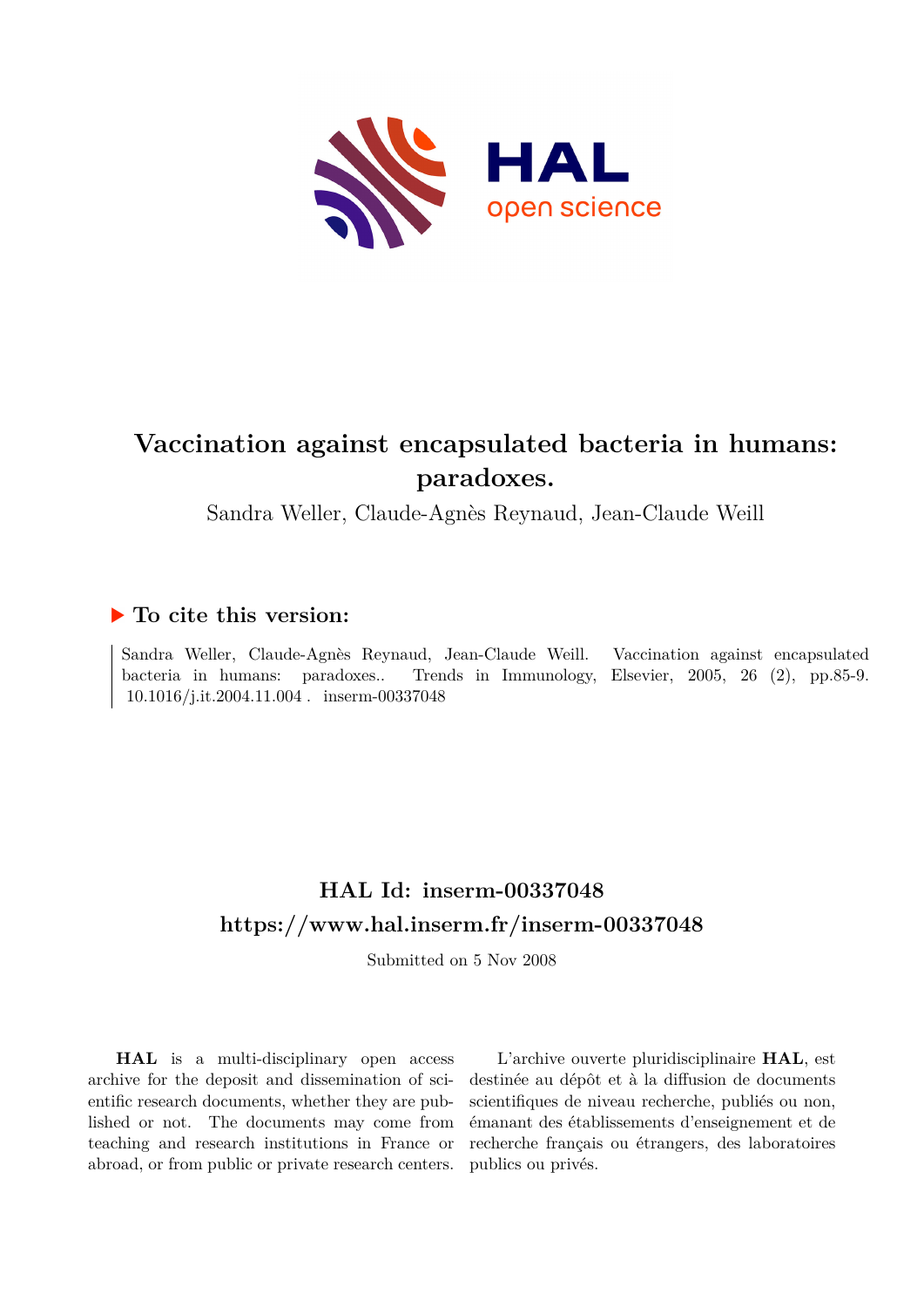## **Vaccination against encapsulated bacteria in humans: Paradoxes**

Sandra Weller, Claude-Agnès Reynaud\*, Jean-Claude Weill\*

INSERM U373, Faculté de Médecine Necker-Enfants Malades - Université Paris V,

156, rue de Vaugirard, 75730 Paris Cedex 15, France

\*Corresponding authors: Claude-Agnès Reynaud (reynaud@necker.fr) or Jean-Claude Weill (weill@necker.fr)

**Keywords:** encapsulated bacteria, polysaccharides, conjugated vaccine, T-independent response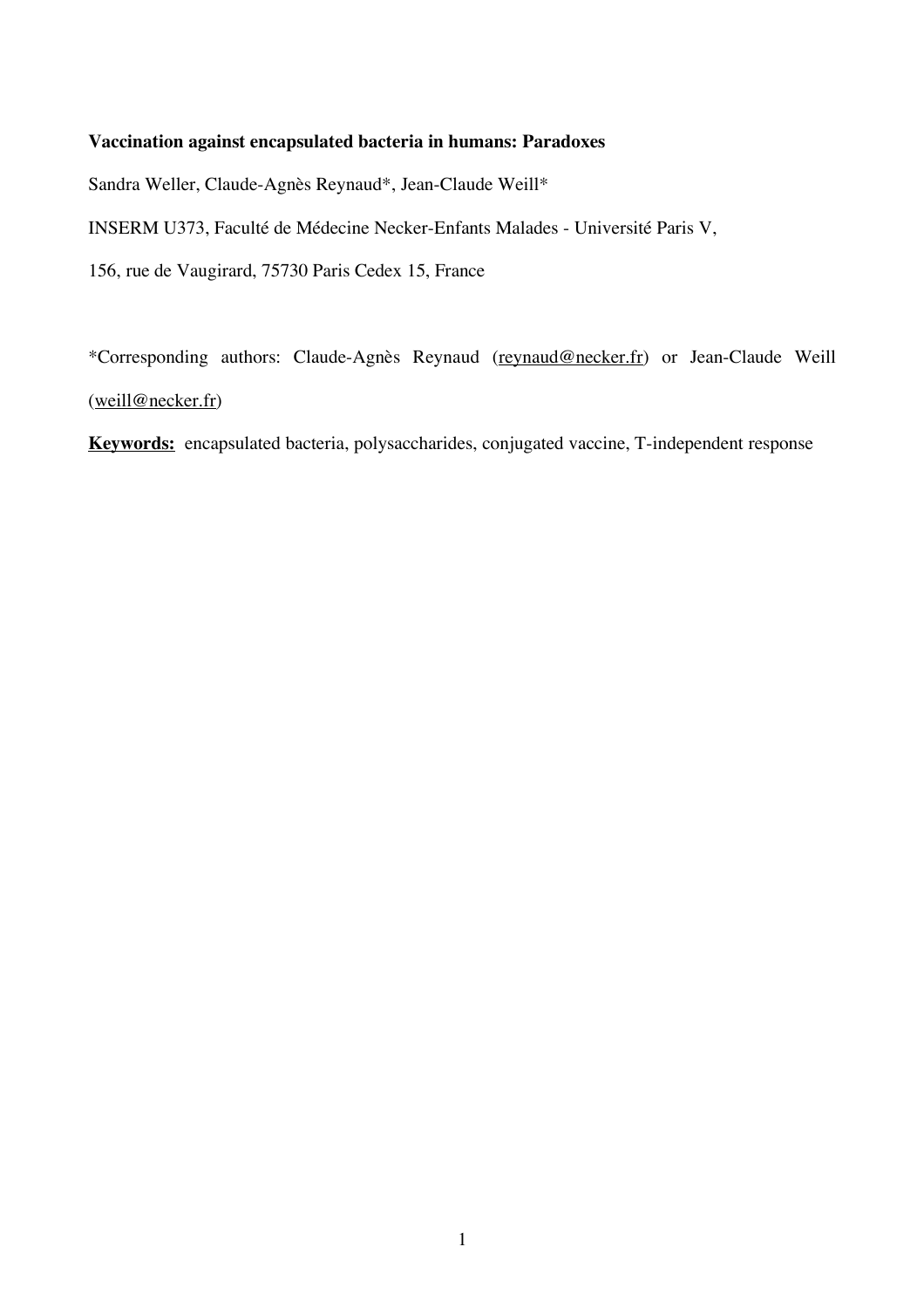#### **Abstract**

Infection with encapsulated bacteria can be prevented by vaccination with capsular polysaccharides, either plain or conjugated to a protein carrier. But results concerning these vaccinations raise several paradoxes. Polysaccharides from encapsulated bacteria are generally considered to be Tindependent antigens unable to trigger a T-dependent germinal center reaction, but strikingly, antipolysaccharide antibodies are often mutated in humans. Polysaccharide-protein conjugate vaccines are able to induce a true T-dependent memory response with a rise in antibody titers and a switch to high affinity-IgG antibodies in children below 2 years of age, but neither the plain nor the conjugate vaccine can induce memory in older infants and adults. We propose some explanations to these paradoxes based on our recent observation that humans display a circulating splenic marginal zone B cell population with a pre-diversified immunoglobulin repertoire in charge of the immune response to T-independent vaccines.

The impact of diseases generated by encapsulated bacteria has been underlined in many contexts and it is estimated that they are responsible for millions of children's deaths each year [1]. Nevertheless, when looking at the abundant literature on immune responses to encapsulated bacteria after vaccination by either plain or conjugated capsular polysaccharide vaccines, some paradoxes emerge which we would like to discuss.

## **Paradox 1**

It is generally accepted that bacterial capsular polysaccharides (CPS) are TI antigens that trigger specific B cells residing in the splenic marginal zone to secrete antibodies with opsonophagocytic properties against these bacteria [2]. In rodents in which these responses have been mostly studied, immunization do not induce an extensive proliferation within B cell follicles, neither the formation of germinal centers, and are for most of them taken care by unmutated germline antibodies [3-5]. In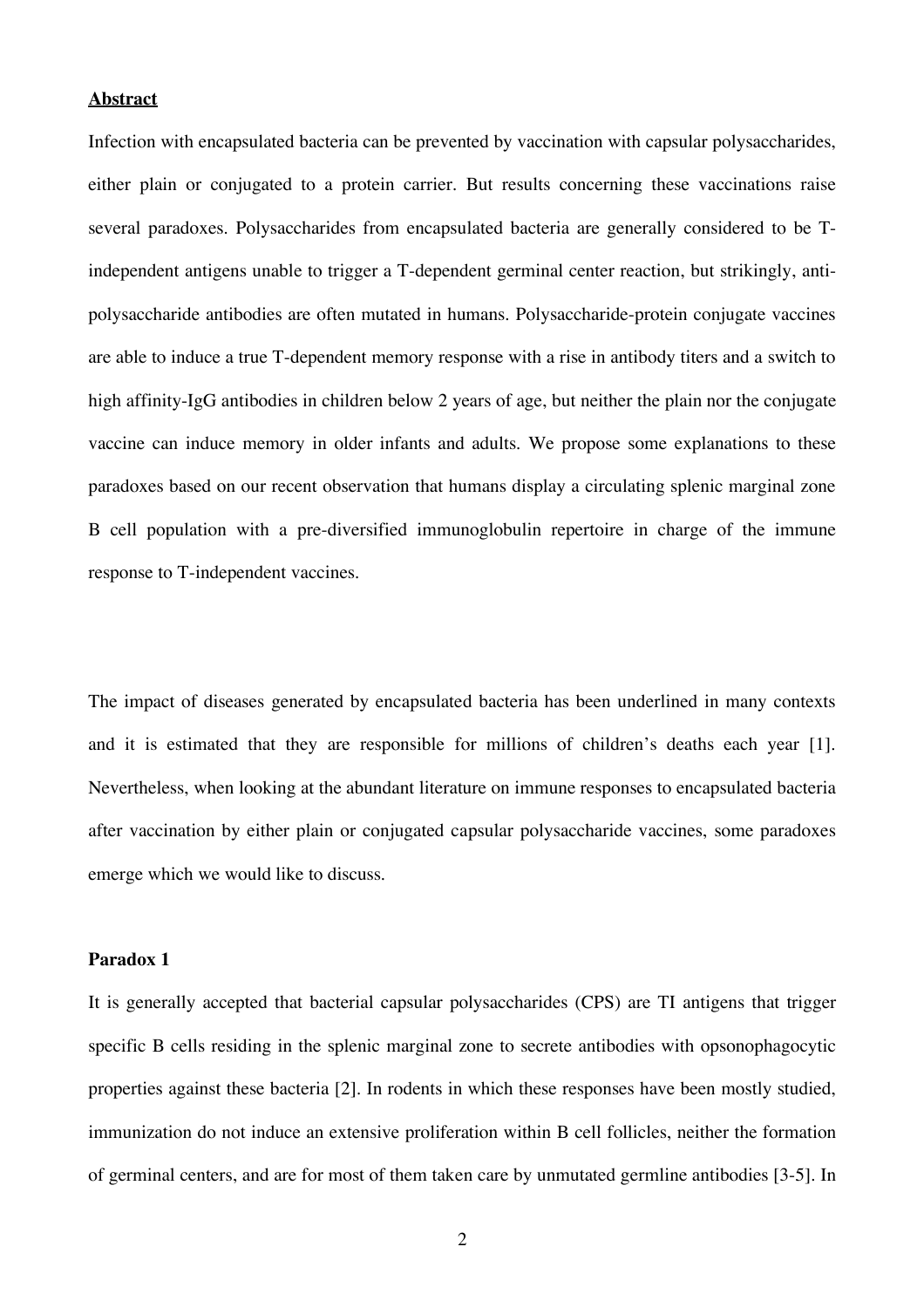humans on the contrary, the splenic marginal zone contains B cells with mutated Ig receptors [6-8] and mutated antibodies are raised in responses to encapsulated bacteria, these mutations being responsible for the antibodies avidity for the immunizing antigen [9, 10]. In all species, these TI responses do not trigger any memory, the B cells engaged being able very rapidly to switch isotype and to secrete large amount of antibodies. These plasma cells can remain in the organism for various lengths of time, after which the response wanes out [11, 12]. To account for the presence in humans of mutated antibodies during a T-independent immune response that cannot normally trigger a cognate T-B dependent germinal center reaction, the classical explanation put forward by authors is that such responses are in fact taken care by *bona fide* memory B cells that have been primed by a previous encounter with the pathogen, either during an infection or by silent carriage [13-15]. These memory B cells would then eventually reside in the splenic marginal zone where they could acquire marginal zone B cell surface markers [16-18]. This explanation requires that during this natural priming which must have occurred in each case analyzed so far, the polysacharidic capsules from the pathogen are somehow linked to a protein moiety in order to drive the response into the classical germinal center-dependent memory B cell pathway.

#### **Paradox 2**

Children below 2 years do not respond to plain CPS vaccines but they do respond when the CPS are conjugated to a protein carrier (Table 1 and Box 1). Moreover these conjugate vaccines will induce a memory response with a rise of antibody titer after several rounds of immunization and a booster response several months later [21-24]. Surprisingly, in older infants and in adults, the same conjugate vaccine does not induce a memory response but a response similar to the one obtained with the plain CPS preparation [25-28], even though the response to the conjugate appears in some cases more robust [29-30].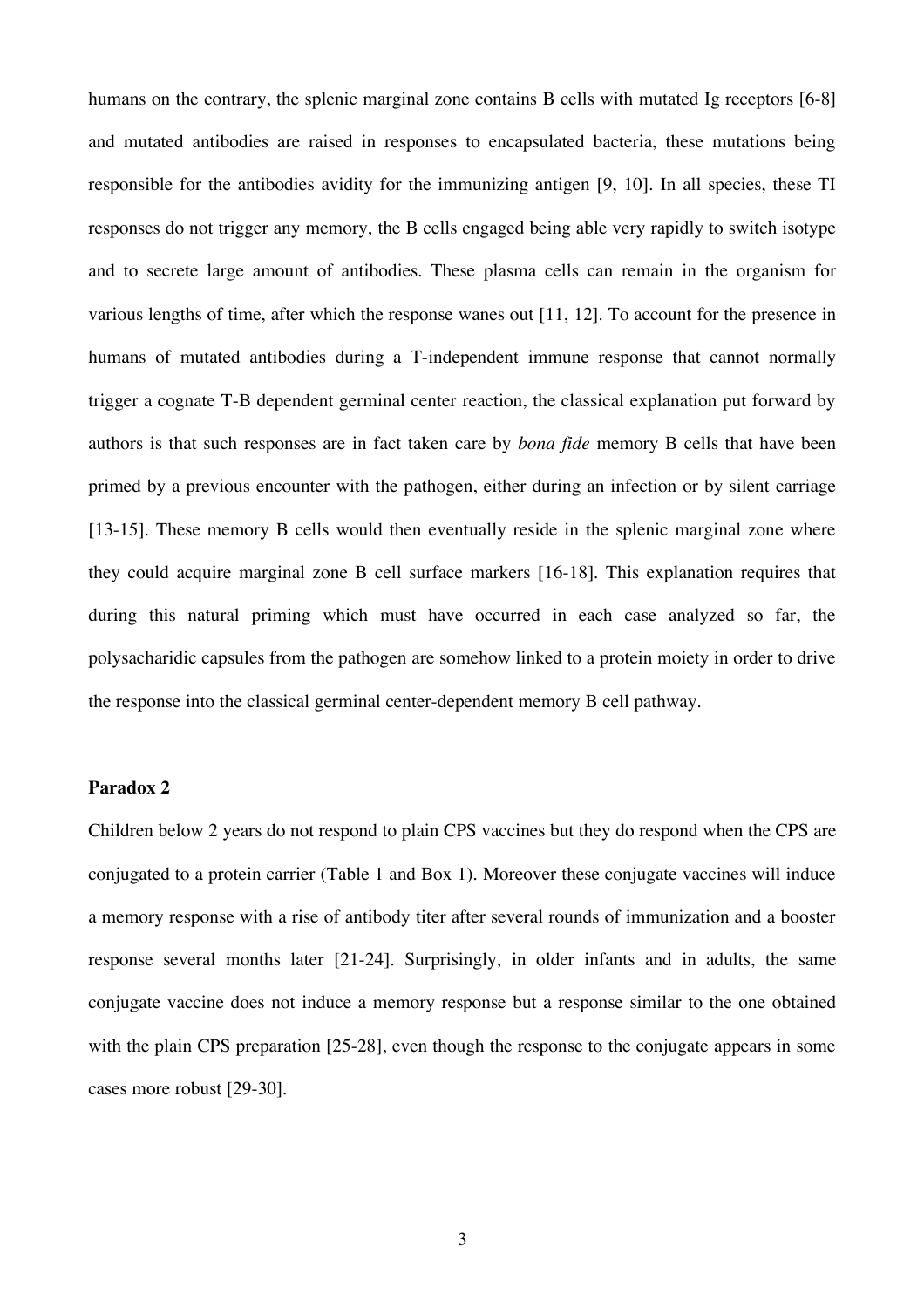## **A proposed explanation**

We have shown that humans display a circulating marginal zone B cell population which is involved in TI response and which diversifies its Ig receptor in the absence of cognate T-B interactions. These conclusions are based on the following experimental facts:

- 1) Hyper-IgM patients with either CD40L or CD40 deficiency do not have germinal centers and possess a population of circulating IgM+IgD+CD27+ B cells with a mutated Ig receptor, in the complete absence of switched memory B cells. In both types of patients the frequency of Ig mutations observed in these cells is similar to the one observed in controls, although the number of IgM<sup>+</sup>IgD<sup>+</sup>CD27<sup>+</sup> blood cells is in general lower in the patients as compared to normal children. The absence of CD40 or CD40L may alter B cell development by hampering the network of cytokines interactions involving dendritic cells, activated T cells and natural killer cells. Nevertheless, the fact that these patients never display any CD27<sup>+</sup> switched B cell indicate that the IgM+IgD+CD27+ B cells present are not produced in some cryptic germinal center structures, but rather belong to a separate population.
- 2) Phenotypic analysis and gene expression profiling in normal individuals indicate that human splenic marginal zone B cells are, as opposed to rodents [31], recirculating in the blood.
- 3) After vaccination with a non-conjugated pneumococcal vaccine, blood and splenic IgM<sup>+</sup>IgD<sup>+</sup>CD27<sup>+</sup> B cells are specifically mobilized in this T-independent response. This response is taken care of by B cells carrying mutated antibodies prior to immunization. Upon expansion of these cells in the splenic marginal zone during the week following vaccination, the hypermutation process is reactivated.
- 4) The blood IgM<sup>+</sup>IgD<sup>+</sup>CD27<sup>+</sup> B cell population starts to expand after birth. It is well expanded and mutated in children around one year of age, an age at which toddlers do not respond to Tindependent antigens, thus strongly suggesting that diversification results at this stage from a developmental program and not from an immune response.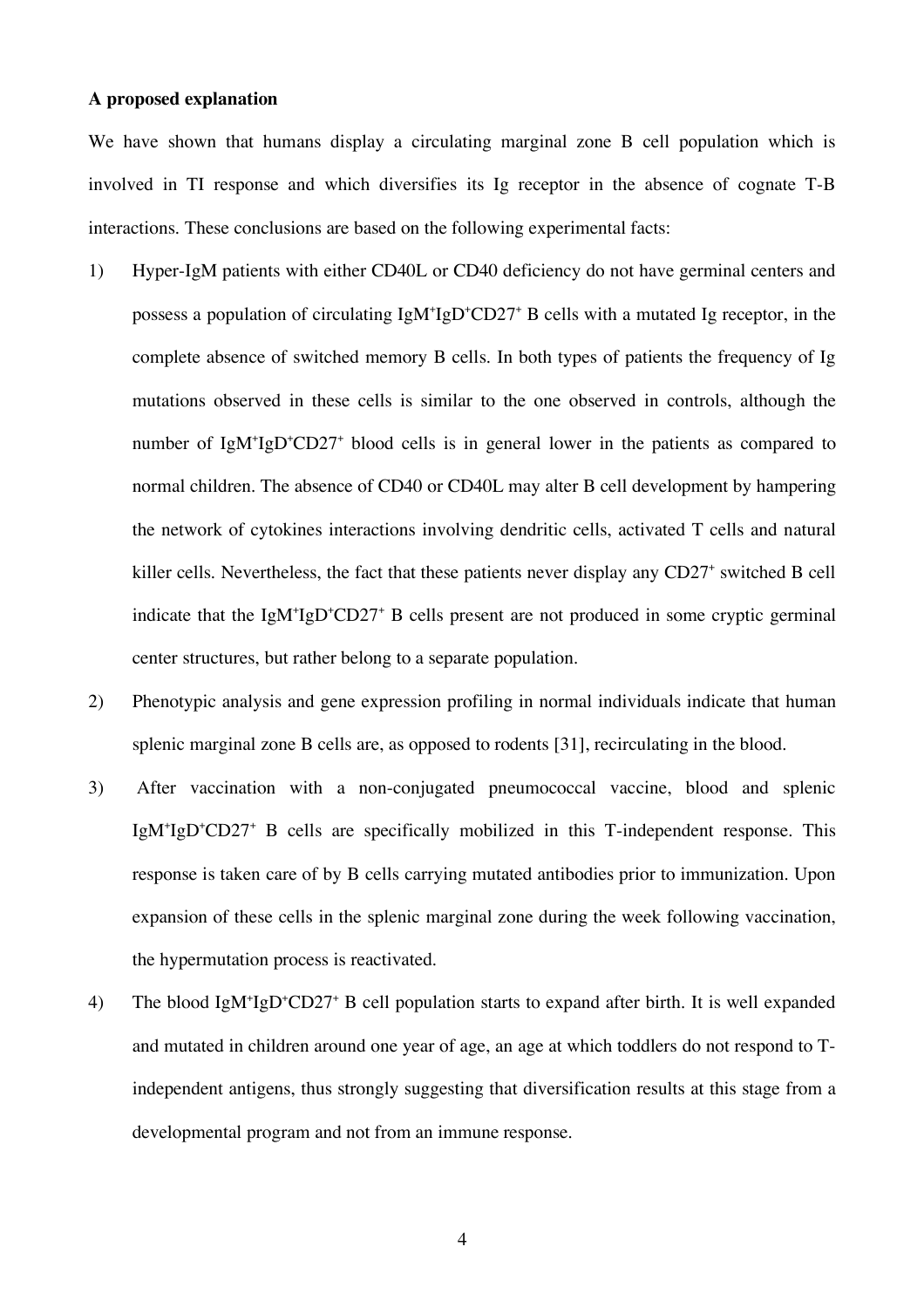Our conclusion from these preliminary investigations is, as already proposed in our first report [32], that this so-called memory IgM+IgD+CD27+ B cell population, which represents 10-30% of B cells in blood and spleen, belonged to a different pathway of differentiation and was linked to the response against TI-antigens [33]. A similar conclusion was reached by R. Carsetti and her colleagues in a recent report, based on their study on the responding capacity asplenic or splenectomized patients to T-independent pneumococcal antigens [34].

The model we propose offers obviously another solution to paradox 1 without having to involve an obligatory primary infection or carriage. The B cells involved in the response are already prediversified and can undergo another round of hypermutation after stimulation by the immunizing antigen. These B cells, which are already in a pre-activated state, do not possess any properties attributed to memory B cells. However, being constantly triggered by TI antigens, they could account for most of the so-called « natural » IgM antibodies present in the circulation [35].

In order to explain paradox 2 we would like to propose that before two years of age, in the absence of a functional splenic marginal zone, CPS vaccines conjugated to a protein carrier will trigger naive follicular B cells and drive them into a germinal center-dependent reaction including affinity maturation and memory B cell generation. After two years, the now functional splenic marginal zone will sequester polysaccharidic preparations from encapsulated bacteria, whether they are conjugated to a protein carrier or not, thus explaining why a similar marginal zone type of response without any memory characteristics is obtained with both the plain and the conjugated CPS vaccines. Strikingly, bone marrow transplanted patients, which cannot respond to pneumoccocal CPS until approximately 2 years after the transplant, respond to the conjugate vaccine like normal toddlers below 2 years by generating a clear memory response [36, 37]. Thus in both situations in which the splenic marginal zone is not functional, do we see an uncoupling between the response to the plain and the conjugated CPS preparation.

There may be direct clinical consequences to our propositions that can be tested. Effectively, patients undergoing a splenectomy are usually vaccinated by the plain or the conjugated vaccines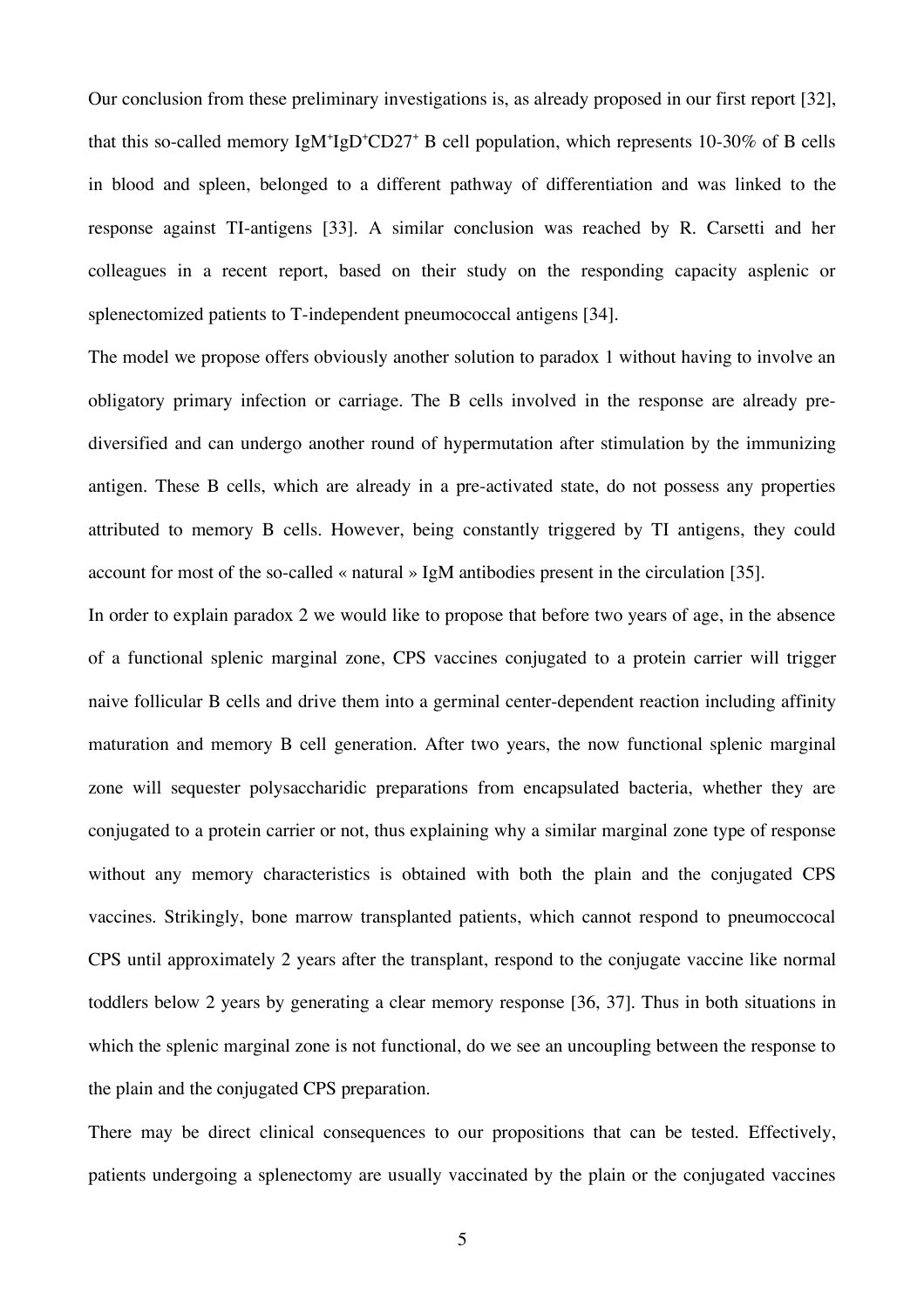prior to the operation. According to our scheme these patients should mount, like toddlers, a memory response if vaccinated by the conjugated vaccine after splenectomy. The same result should be obtained with asplenic patients.

Moreover, having observed that the B cells engaged in these responses are already well developed and mutated in blood at an age at which children cannot respond to the plain CPS vaccine, and taking into account that it will be challenging to conjugate the serotypes of all encapsulated bacteria (e.g. there are 90 serotypes for Streptoccocus pneumoniae and only 11 have been conjugated at this moment), it is tempting to speculate that plain vaccines in conjunction with the appropriate adjuvant specific for these cells may be able to trigger a protective response in toddlers below 2 years. It is clear that such a result if possible would be a life-saving progress in underdeveloped countries.

There remain many unsolved questions concerning these cells and the response against encapsulated bacteria. The splenic marginal zone being obviously a complex lymphoid niche, is there a contribution in humans, even minor, of *bona fide* memory B cells to TI responses? What are the cells that sequester CPS antigens after 2 years, whether there are in their natural or vaccine form? Does this occur in the splenic marginal zone or also in blood through specific DC which can bring them to the spleen, and what are the specific receptors involved? [38, 39]

How and where do marginal zone B cells diversify their Ig receptor throughout life? During the first two years of life in infants one can study blood IgM<sup>+</sup>IgD<sup>+</sup>CD27<sup>+</sup> B cells as they develop and diversify their Ig receptors, prior to any immune response. Thereafter encounter with external TI antigens in the mature environment of the splenic marginal zone will trigger their effector function, i.e. the production of antibodies What pre-activates these cells and drive their final differentiation remains an open question. This pre-diversification step could take place in the splenic marginal zone and in marginal zone-like regions in lymph nodes and Peyer's patches [40]. It could alternatively occur in isolated B lymphoid follicles along the gut, as has been described for other species [41] (see below). A similar pre-activated stage has been described for NK T cells [42], and,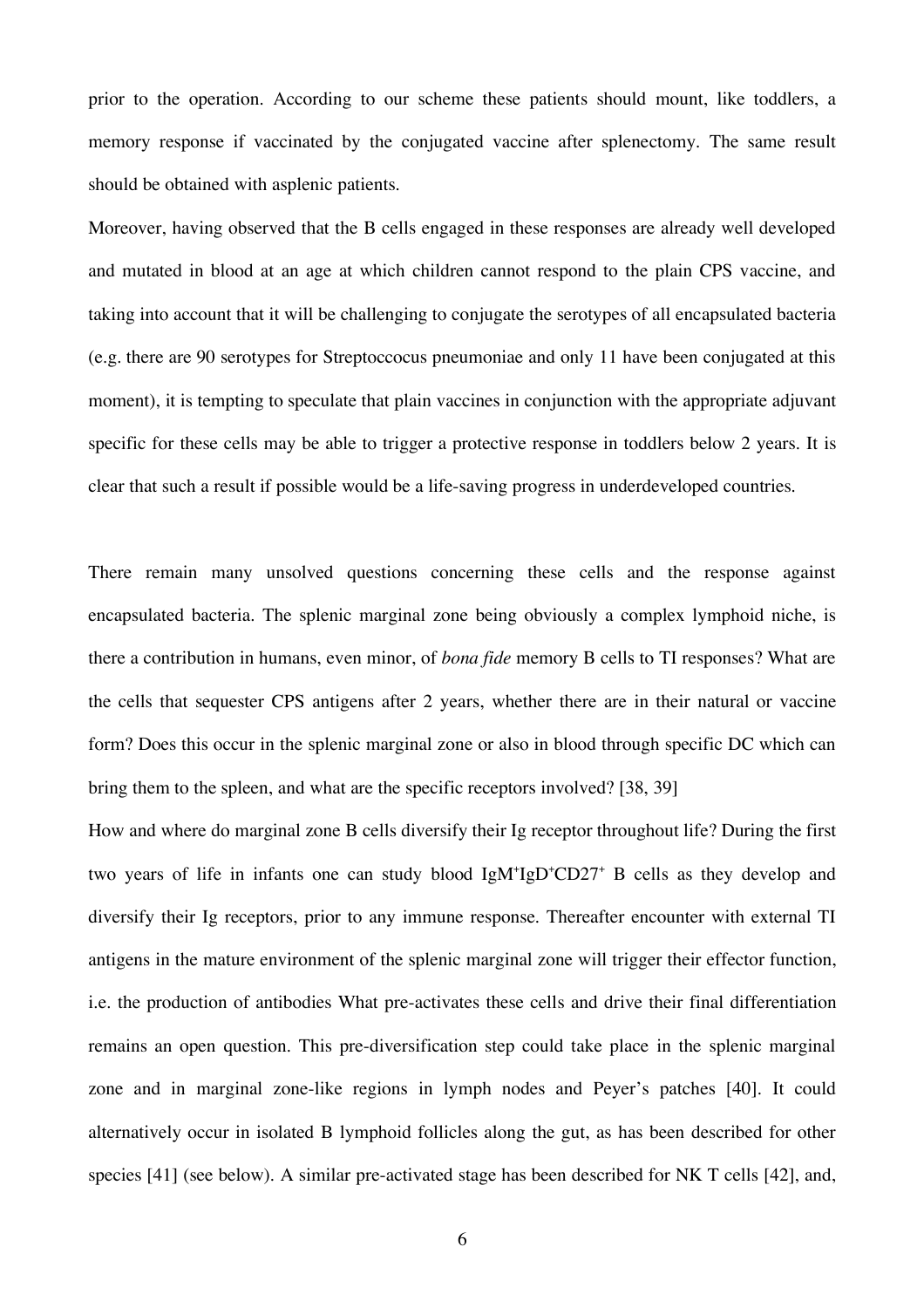similarly to them, pre-activation of marginal zone B cells could be driven by self or bacterial commensal antigens. For both these cellular populations, NKT and marginal zone B cells which are intermediate between the innate and adaptive immune system, this pre-activated stage may explain why they react very rapidly upon challenge by external bacterial antigens [12].

#### **Looking at other B cell immune systems**

GALT (gut-associated lymphoid tissues) species, as opposed to bone marrow species, do not use ongoing rearrangement in the bone marrow to generate B cell diversity. They include a large number of mammalian species studied today (sheep, rabbits, cattle, pigs, etc…) and have been named so because they generate their B cell pre-immune repertoire by post-rearrangement diversification processes such as hypermutation and/or gene conversion in gut-associated lymphoid tissues [43, 44]. This pre-diversification step is antigen-independent although gut bacterial antigens provide the mitotic stimuli permitting the intense proliferation of these cells in GALT follicles [45, 46]. Moreover, in all these species there is only one window of B cell production and diversification that occurs during several months after birth, the peripheral B cell compartment being then installed for the whole life of the animal. The obvious advantage of this mode of generation of the B cell repertoire by gene conversion and hypermutation, which target all three CDRs, is the variety of specificities and affinities produced, allowing these species to also respond to T-independent antigens with a large range of binding capacities.

Despite obvious differences between GALT B cells and human marginal zone B cells, our data imply that humans have most probably conserved for one arm of their B cell system the strategies used by GALT species to diversify their pre-immune repertoire. This strategy which differs from the one used by follicular B cells, allows the generation of a robust immune response against life threatening infections by encapsulated bacteria.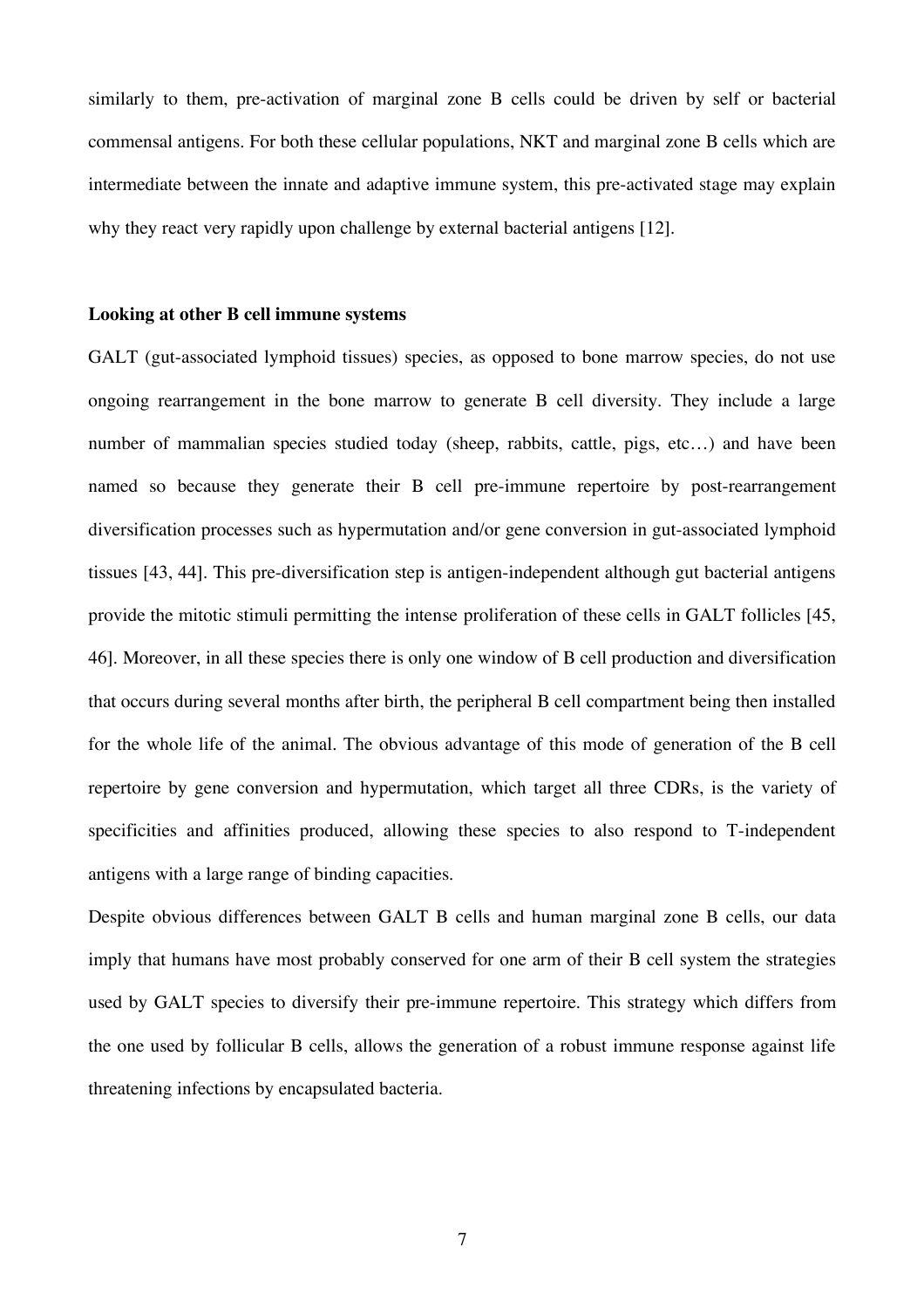# **Acknowledgements**

We thank Capucine Picard for critical reading of the manuscript.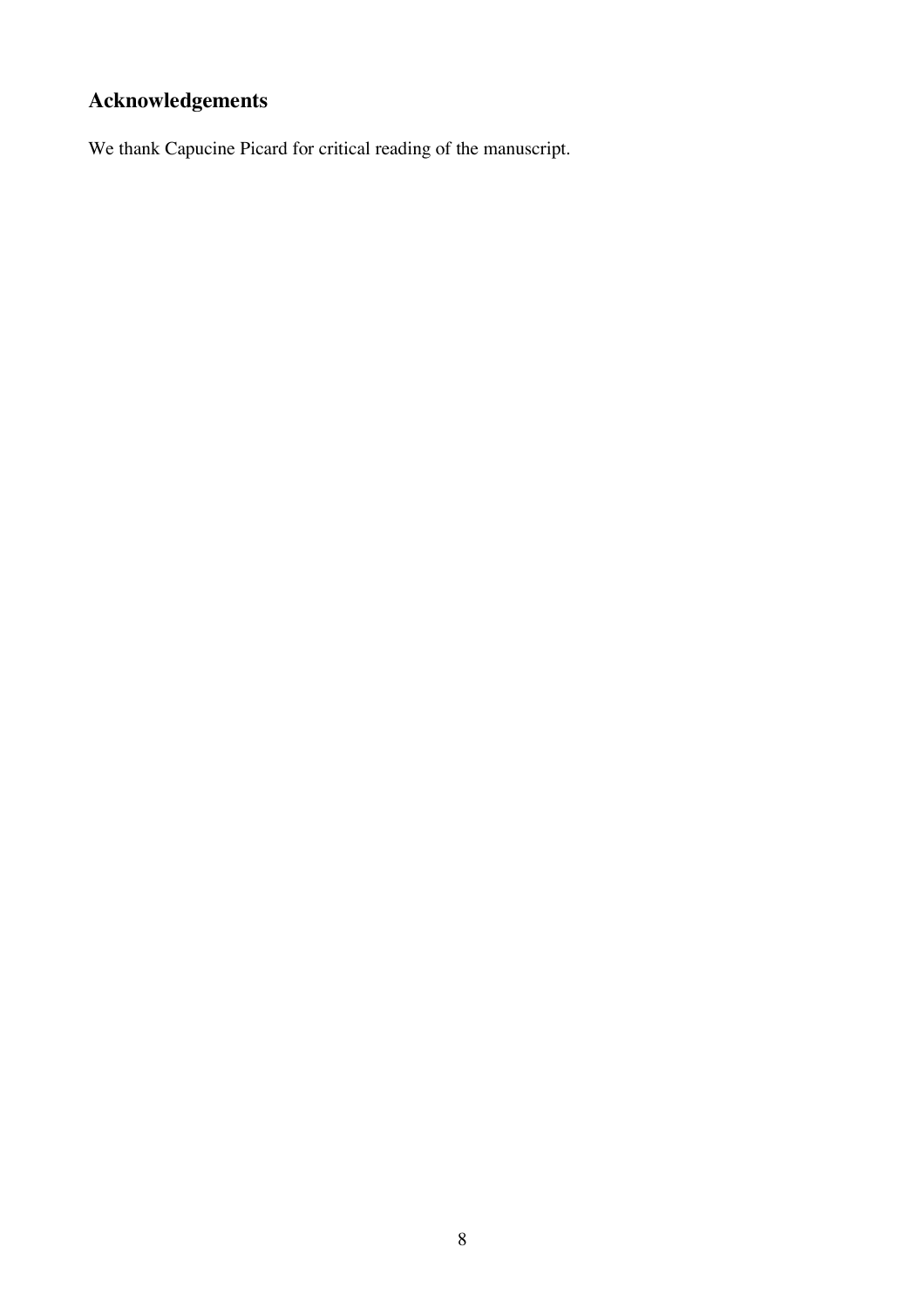#### **References**

- 1. Giebink, G.S. (2001) The prevention of pneumococcal disease in children. *N. Engl. J. Med*. 345, 1177-1183
- 2. Harms, G. et al. (1996) In vitro complement-dependent binding and in vivo kinetics of pneumococcal polysaccharide TI-2 antigens in the rat spleen marginal zone and follicule. *Inf. Immun.* 64, 4420-4225
- 3. Dammers, P.M. (2000) Most marginal zone B cells in rat express germline encoded Ig VH genes and are ligand selected. *J. Immunol.* 165, 6156-6169
- 4. Maizels, N. and Bothwell, A. (1985) The T-cell-independent immune response to the hapten NP uses a large repertoire of heavy chain genes. *Cell* 43, 715-720
- 5. De Vinuesa, C.G. et al. (1999) T-independent type 2 antigens induce B cell proliferation in multiple splenic sites, but exponential growth is confined to extrafollicular foci. *Eur. J. Immunol.* 29, 1314-1327
- 6. Dunn-Walters, D.K. et al. (1995) Analysis of mutations in immunoglobulin heavy chain variable region genes of microdissected marginal zone (MGZ) B cells suggests that the MGZ of human spleen is a reservoir of memory B cells. *J. Exp. Med*. 182, 559-66
- 7. Tangye, S.G. et al. (1998) Identification of functional human splenic memory B cells by expression of CD148 and CD27. *J. Exp. Med.* 188, 1691-1703
- 8. Tierens, A. et al. (1999) Marginal-zone B cells in the human lymph node and spleen show somatic hypermutations and display clonal expansion. *Blood* 93, 226-234
- 9. Lucas, A.H. and Reason D.C. (1999) Polysaccharide vaccines as probes of antibody repertoires in man. *Immunol. Review* 171, 89-104
- 10. Zhou, J. et al. (2004) Somatic hypermutation and diverse immunoglobulin gene usage in the human antibody response to the capsular polysaccharide of Streptococcus pneumoniae type 6B. *Infect. Immun*. 72, 3505-3514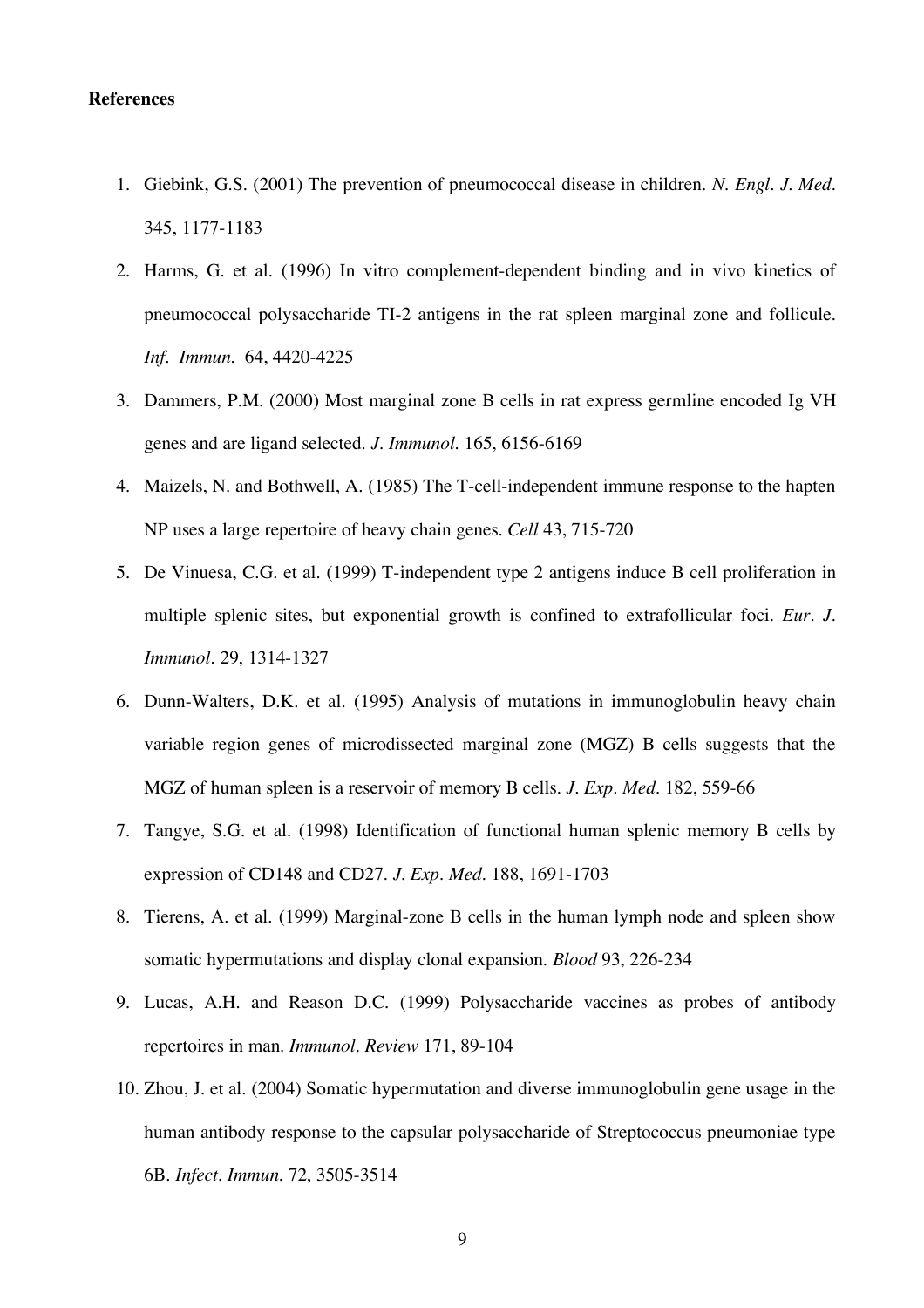- 11. Zandvoort, A. and Timens, W. (2002) The dual function of the splenic marginal zone: essential for initiation of anti-TI-2 responses but also vital in the general first-line defense against blood-borne antigens. *Clin. Exp. Immunol.* 130, 4-11
- 12. Lopez-Carvalho, T. and Kearney, J.F. (2004) Development and selection of marginal zone B cells. *Immunol. Rev.*197,192-205
- 13. Lucas, A.H. et al. (2001) Combinatorial library cloning of human antibodies to Streptococcus pneumoniae capsular polysaccharides: variable region primary structures and evidence for somatic mutation of Fab fragments specific for capsular serotypes 6B, 14, and 23F. *Infect. Immun.* 69, 853-864
- 14. Barington, T. et al. (1996) The progeny of a single virgin B cell predominates the human recall B cell response to the capsular polysaccharide of Haemophilus influenzae type b. *J. Immunol.* 157, 4016-4027
- 15. Baxendale, H.E. et al. (2000) Immunogenetic analysis of the immune response to pneumococcal polysaccharide. *Eur. J. Immunol.* 30,1214-1223
- 16. Liu, Y.J. et al. (1988) Memory B cells in T-cell-dependent antibody responses colonize the splenic marginal zones. *Eur. J. Immunol.* 18,355-362
- 17. Vinuesa, C.G. et al. (2003) Recirculating and germinal center B cells differentiate into cells responsive to polysaccharide antigens. *Eur. J. Immunol.* 33, 297-305
- 18. Shih, T.A.Y. et al. (2002) Role of BCR affinity in T cell-dependent antibody responses in vivo. *Nat. Immunol.* 3, 570-575
- 19. Avery, O.T. and Goebel, W.F. (1931) Chemo-immunological studies on conjugated carbohydrate-protein. V. The immunological specificity of an antigen prepared by combining the capsular polysaccharide of type III pneumococcus with foreign protein. *J. Exp. Med.* 54, 437-447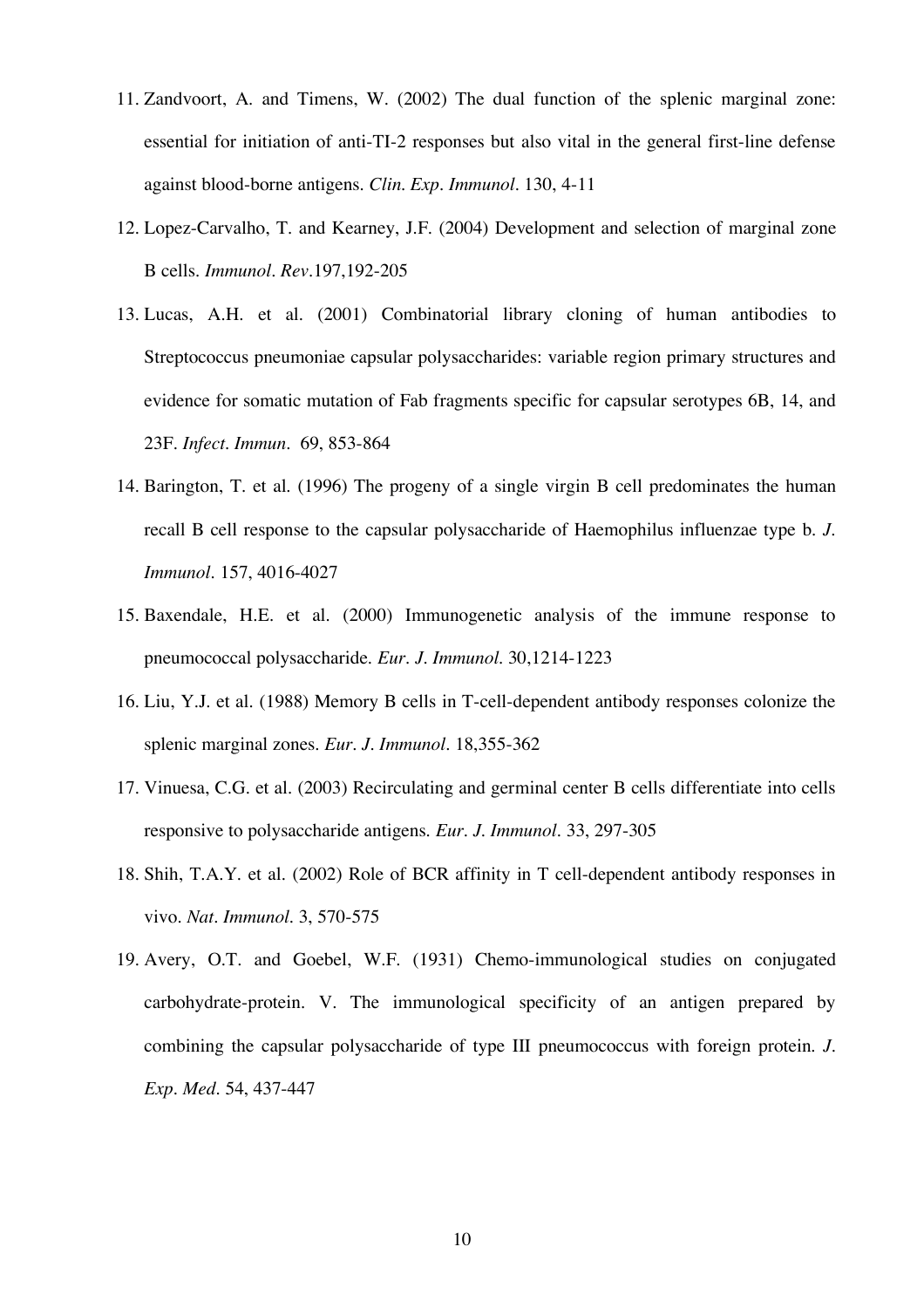- 20. Avery, O.T. et al. (1944) Studies on the chemical nature of the substance inducing transformation of Pneumococcal types: induction of transformation by a desoxyribonucleic acid fraction isolated from Pneumococcus type III. *J. Exp. Med.* 79,137-158
- 21. Borrow, R. et al. (2001) Influence of prior meningococcal C polysaccharide vaccination on the response and generation of memory after meningococcal C conjugate vaccination in young children. *J. Infect. Dis*. 184, 377-380
- 22. Greenberg, D. P. et al. (1995) Enhanced antibody responses in infants given different sequences of heterogeneous Haemophilus influenzae type b conjugate vaccines. *J. Pediatr* 126, 206-211
- 23. Richmond, P. et al. (2001) Ability of 3 different meningococcal C conjugate vaccines to induce immunologic memory after a single dose in UK toddlers. *J. Infect. Dis.* 183,160-163
- 24. Rennels, M.B. et al. (1998) Safety and immunogenicity of heptavalent pneumococcal vaccine conjugated to CRM<sub>197</sub> in United States infants. *Pediatrics* 101, 604-611
- 25. Goldblatt, D. et al. (2002) Natural and vaccine-induced immunity and immunologic memory to Neisseria menigitidis serogroup C in young adults. *J. Infect. Dis.* 185, 397-400
- 26. Cryz, S.J. et al. (1988). Immunization with a *Pseudomonas aeruginosa* immunotype 5 O polysaccharide-toxin A conjugate vaccine: effect of a booster dose on antibody level in humans. *Infect. Immun.* 56, 1829-1830
- 27. Kamboj, K.K. et al. (2003) Significant variation in serotype-specific immunogenicity of the seven-valent Streptococcus pneumoniae Capsular polysaccharide- $CRM<sub>197</sub>$  conjugate vaccine occurs despite vigorous T cell help induced by the carrier protein. *J. Infec. Dis.* 187, 1629- 1638
- 28. Shelly, M.A. et al. (1997) Comparison of pneumococcal polysaccharide and  $CRM<sub>197</sub>$ conjugated pneumococcal oligosaccharide vaccines in young and elderly adults. *Infect. Immun.* 65,242-247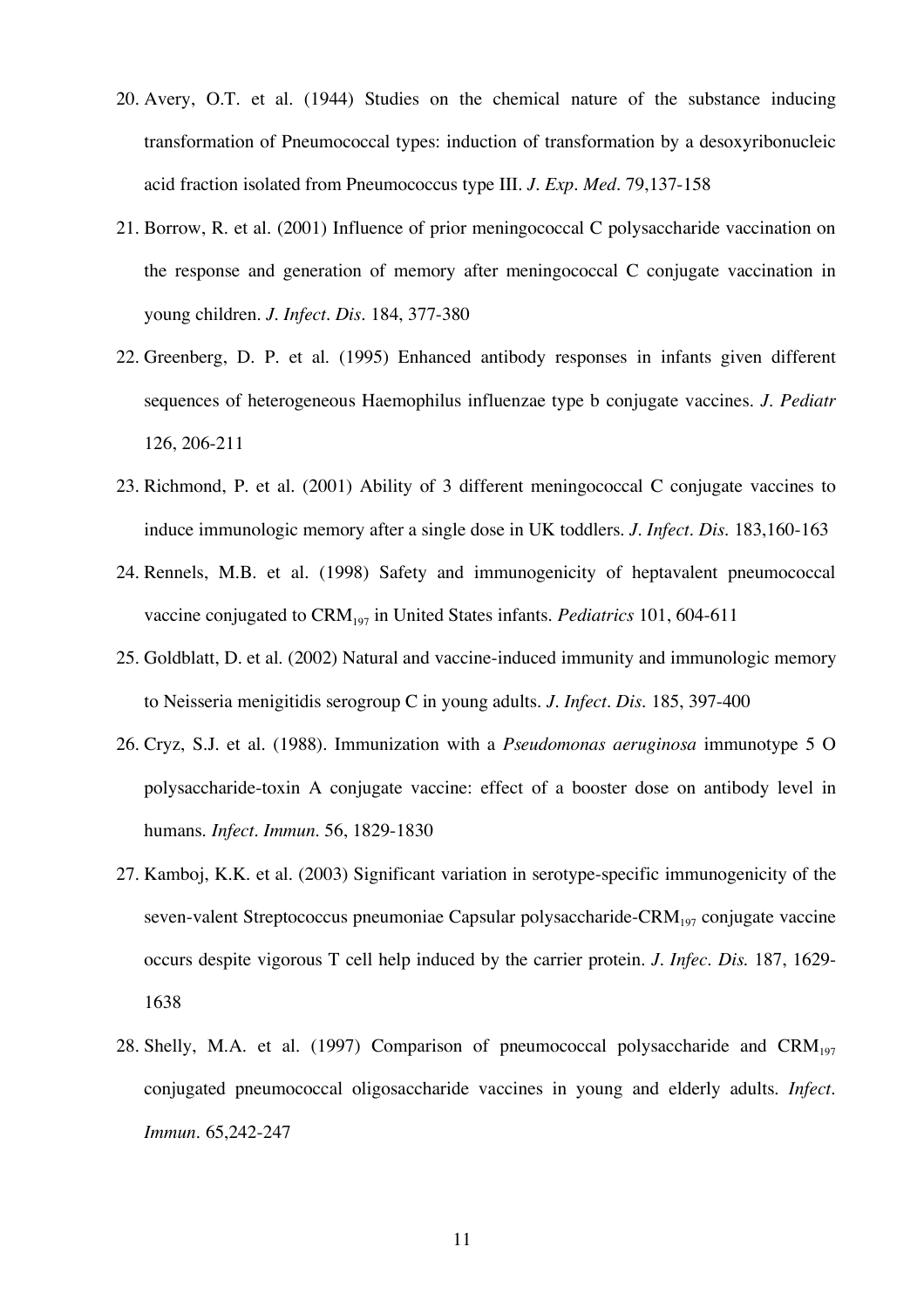- 29. Baker, C.J. et al. (1999) Safety and immunogenicity of capsular polysaccharide-tetanus toxoid conjugate vaccines for group B streptococcal types Ia and Ib. *J. Infect. Dis.* 179, 142- 150
- 30. Guttormsen, H.-K. et al. (2002) Type III group B streptococcal polysaccharide induces antibodies that cross react with streptococcus pneumoniae type 14. *Infect. Immun.* 70, 1724- 1738
- 31. MacLennan, I.C.M. et al. (1982) The lymphocytes of splenic marginal zones: a distinct Bcell lineage. *Immunol. Today* 3, 305-307
- 32. Weller, S. et al. (2001) CD40-CD40L independent Ig gene hypermutation suggests a second B cell diversification pathway in humans. *Proc. Natl. Acad. Sci.* USA 98,1166-1170.
- 33. Weller, S. et al. (2004) Human blood IgM "memory" B cells are circulating splenic marginal zone B cells harboring a pre-diversified immunoglobulin repertoire. *Blood* (in press)
- 34. Kruetzmann, S. et al. (2003) Human immunoglobulin M memory B cells controlling Streptococcus pneumoniae infections are generated in the spleen. *J. Exp Med.* 197, 939-945.
- 35. Bernasconi, N.L. et al. (2002) Maintenance of serological memory by polyclonal activation of human memory B cells. *Science* 298, 2199-2202
- 36. Guinan, E.C. et al. (1994) Polysaccharide conjugate vaccine responses in bone marrow transplant patients. *Transplantation* 57, 677-684
- 37. Molrine D.C. et al. (2003) Donor immunization with pneumococcal conjugate vaccine and early protective antibody responses following allogeneic hematopoietic cell transplantation. *Blood* 101, 831-836
- 38. Gijtenbeek, T.B. et al. (2002) Marginal zone macrophage express a murine homologue of DC-SIGN that captures blodd-borne antigens in vivo. *Blood* 100, 2908-2916
- 39. Balazs, M. et al. (2002) Blood dendritic cells interact with splenic marginal zone B cells to initiate T-independent immune responses. *Immunity* 17, 341-352
- 40. Spencer, J. et al. (1998) Human marginal-zone B cells. *Immunol. Today.* 19,421-426.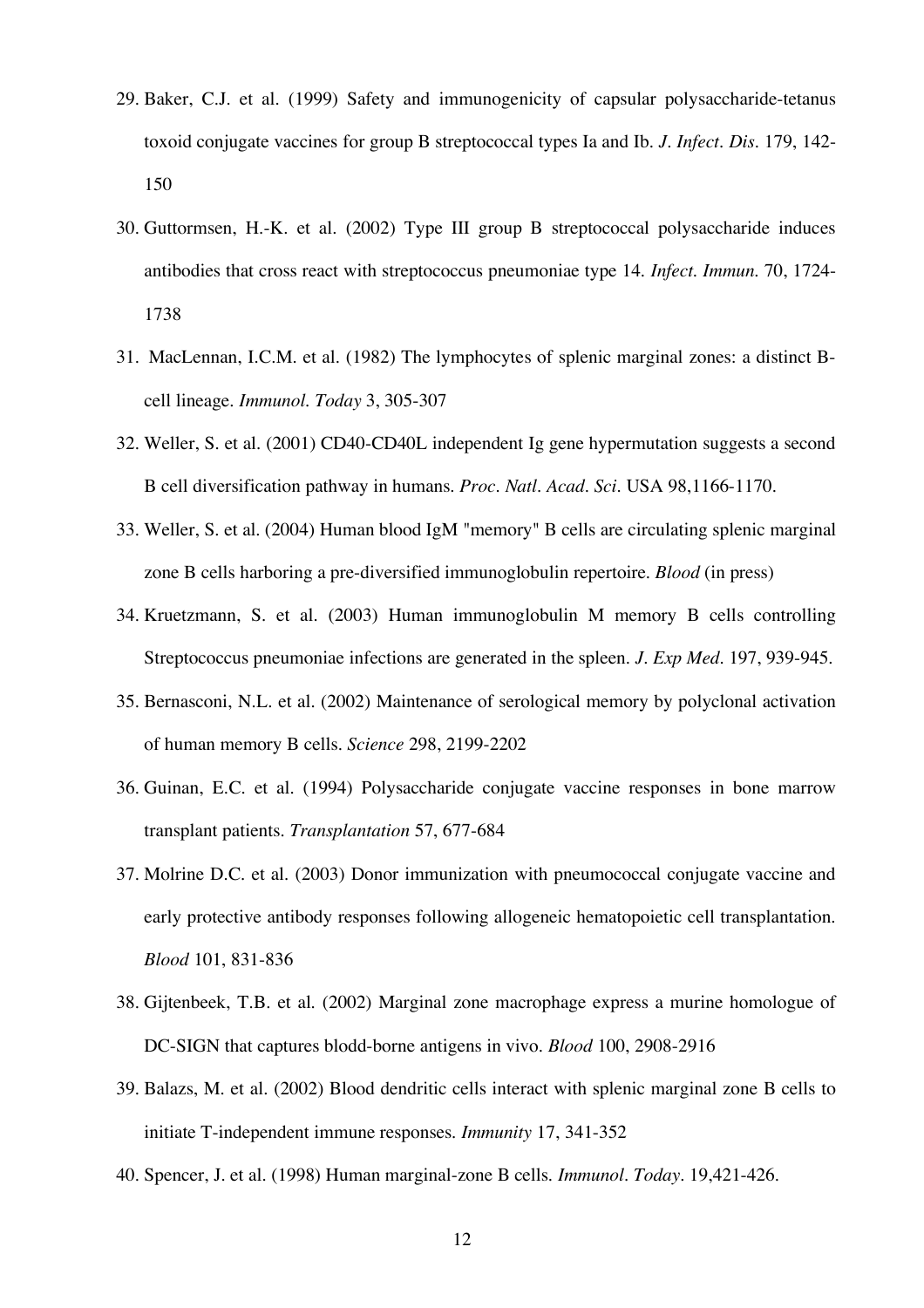- 41. Hamada, H. et al. (2002) Identification of multiple isolated lymphoid follicles on the antimesenteric wall of the mouse small intestine. *J. Immunol.* 168,57-64
- 42. Brigl, M. et al. (2003) Mechanism of CD1d-restricted natural killer T cell activation during microbial infection. *Nat. Immunol.* 4,1230-1237.
- 43. Weill, J.-C. and Reynaud, C.-A. (1998) GALT versus bone marrow models of B cell ontogeny. *Dev. Comp. Immunol.* 22, 379-385
- 44. Reynaud, C.-A. and Weill, J.-C. (1996) Postrearrangement diversification processes in Gutassociated lymphoid tissues. In *Current Topics in Microbiology and Immunology* (Vainio, O. and Imhof, B.A., eds), 212 pp.7-15, Springer Verlag
- 45. Reynaud, C.-A. et al. (1995) Hypermutation generating the sheep immunoglobulin repertoire is an antigen-independent process. *Cell* 80,115-25
- 46. Lanning, D. et al. (2004) Immunoglobulin genes and generation of antibody repertoires in higher vertebrates: a key role for GALT, in *Molecular Biology of B cells* (Alt, F.W., Honjo, T. Neuberger, M.S. eds), pp 433-448, Elsevier Science Ltd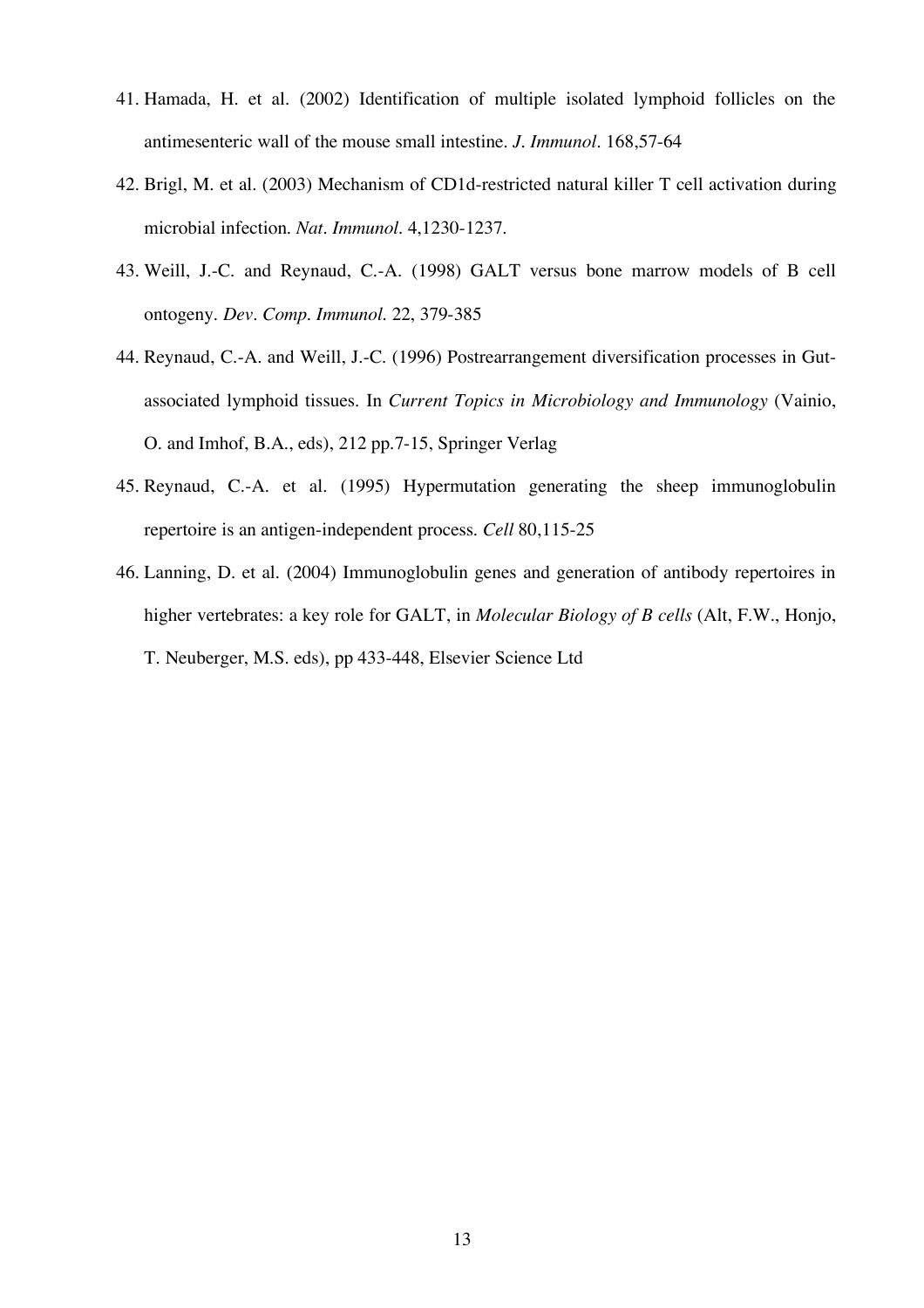Figure legend.

Figure 1. A proposed scheme for the response to PS vaccines, plain or coupled to a protein carrier. Round shapes represent B cells and irregular ones, cells involved in antigen capture (macrophages, dendritic cells,...).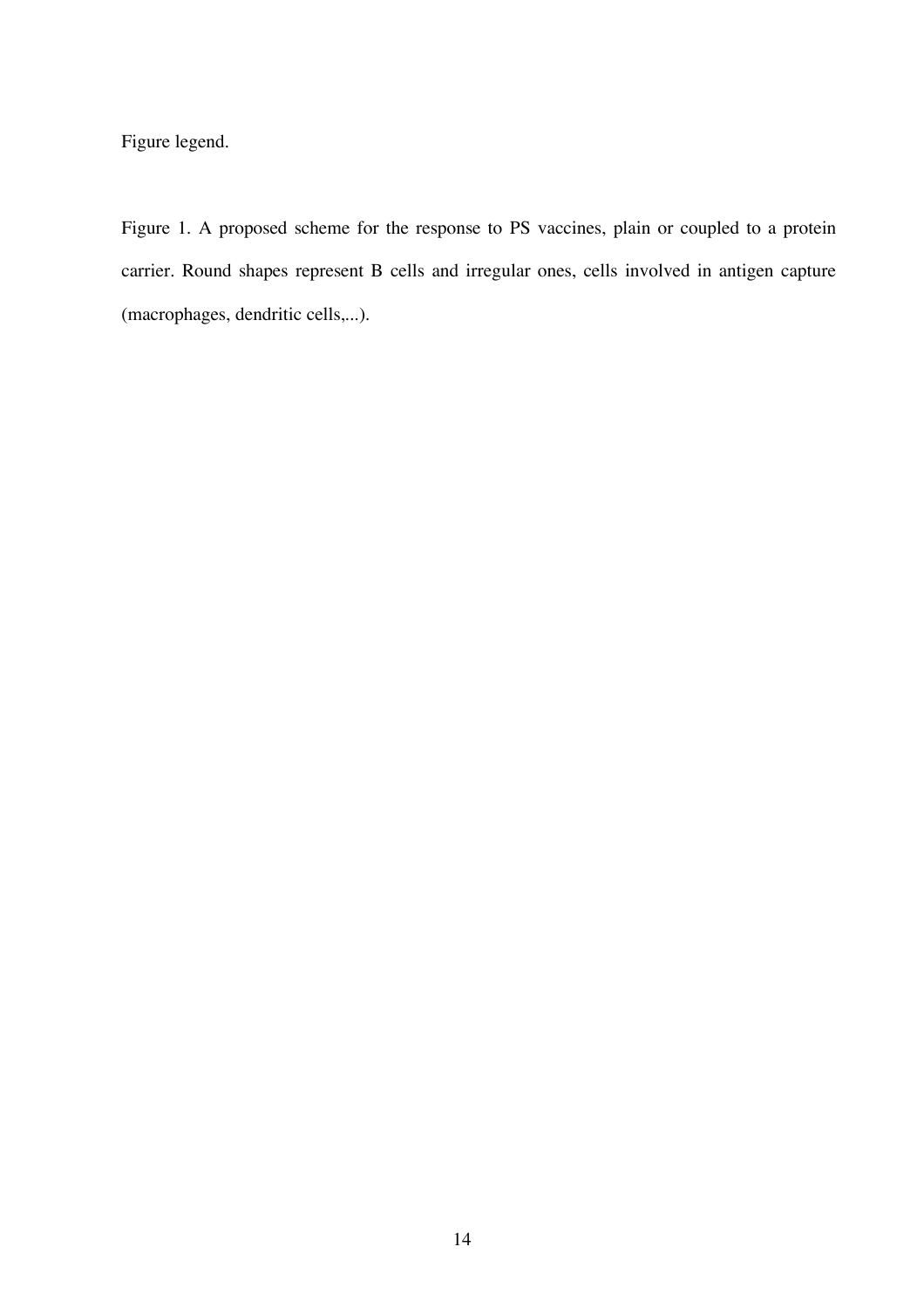### **Box 1: History**

"It occurred to us that if the pneumococcus polysaccharide could be combined with a foreign protein it should be possible to produce a conjoined carbohydrate-protein antigen capable of stimulating the formation of type-specific pneumococcus antibodies in the animal body. Provided the specificity of the original carbohydrate has not been too greatly altered either through chemical manipulation, or through the introduction of new molecular groupings, one should obtain on immunization with such a "synthetic antigen", antibodies which would be identical in specific action with those produced by immunization with the intact bacterial cells."

Walter F. Goebel and Oswald T. Avery *J. Exp. Med*. **54**, 431-436 (1931)

The first conjugate vaccine was developped by Goebel and Avery [19]. In trying to understand how the polysaccharides of the pneumococcal capsule were involved in the virulence of the organism, Avery a few years later identified DNA as the support of genetic information, in the famous bacterial transformation experiment with Colin M. McLeod and Maclyn McCarty [20].